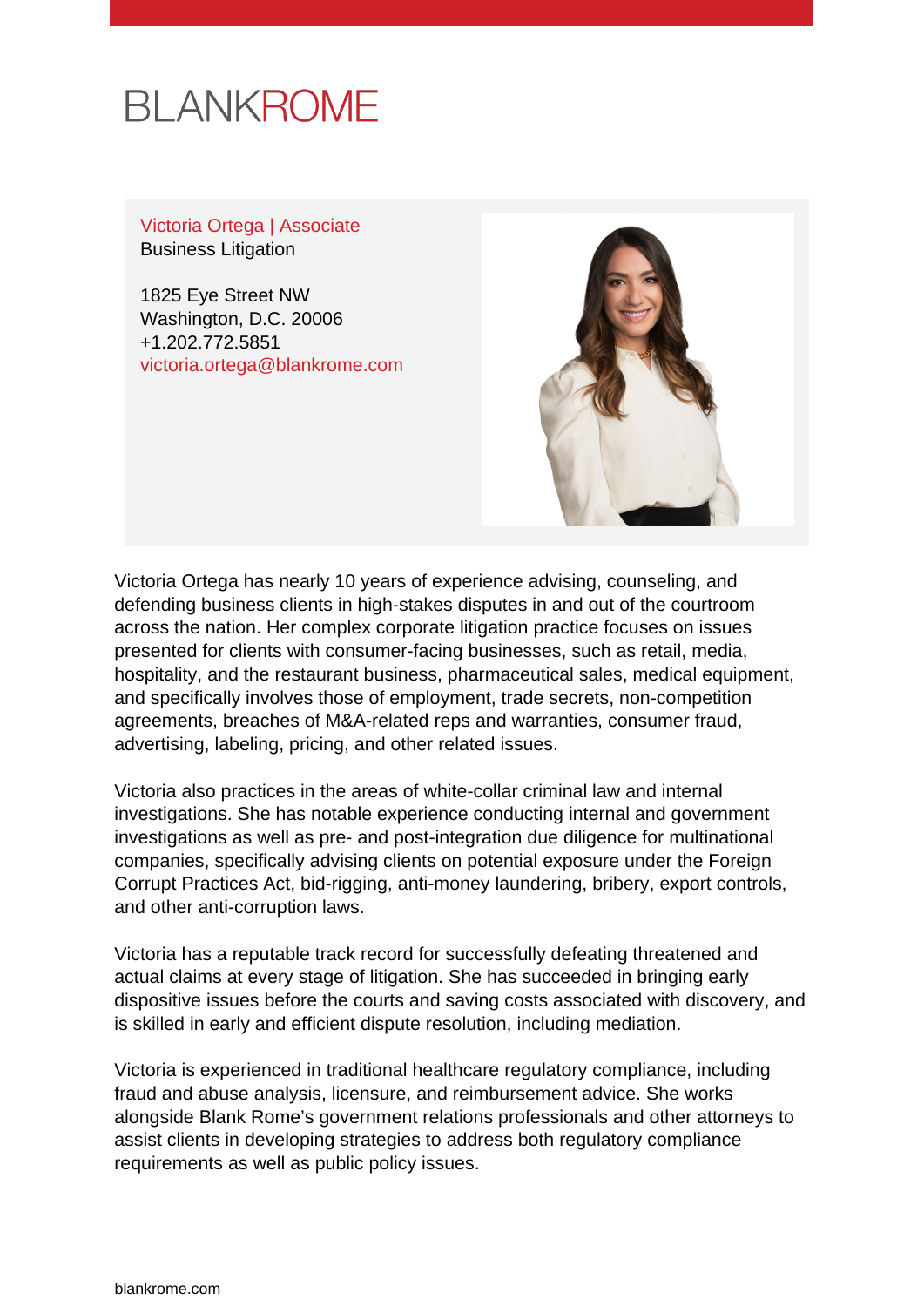Victoria serves as a trusted adviser, outside counsel, and business partner to many clients who operate consumer-facing businesses. With regard to both mitigation of risk and litigation of claims, Victoria's clients appreciate her genuine interest in the nuances of their businesses and common-sense approach to the most complex business issues.

Victoria devotes her pro bono practice to asylum applicants and has won asylum for five clients from Central America.

Victoria serves on Ayuda's Board of Directors.

# **Outside The Firm**

Victoria has been a voracious reader of fiction since childhood, and her love for stories made her into an attorney who listens with great interest and little judgment. She loves to travel with her husband, Robert—in the last year, they have visited the Republic of Georgia, Southern Turkey, and Oman—and is an ardent appreciator of all things epicurean. She is a strong power napper and home cook, particularly of dishes learned from her Middle-Eastern mom.

### **Admissions**

- District of Columbia
- Maryland
- U.S. District Court Maryland
- United States Court of Appeals for the Federal Circuit
- United States Court of International Trade
- Virginia

## **Education**

- University of Illinois, BA
- University of Maryland School of Law, JD, cum laude
- University of Maryland, MA

# **Recognitions**

2017–2020, listed in Capital Pro Bono Honor Roll

# **Professional Activities**

Victoria has experience with asylum and refugee pro bono matters. She also serves as a tutor in Blank Rome's Thurgood Marshall Tutoring Program. In 2018, Victoria received the Human Rights First "Pro Bono Star Award" for demonstrating extraordinary commitment to the cases for asylum or related forms of immigration protection that she took on a pro bono basis through Human Rights First's